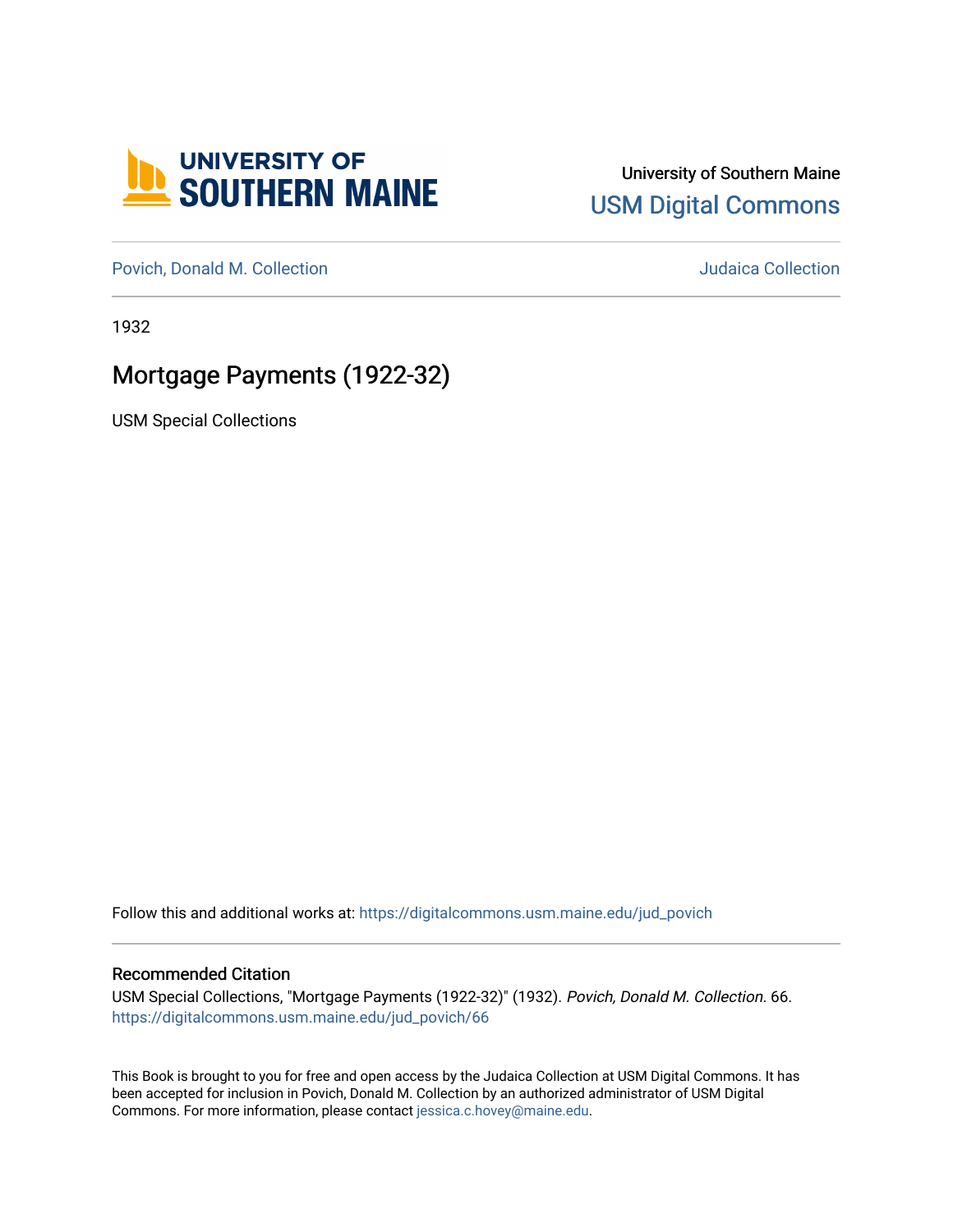\$1500.00 Bath, Maine, January 7th, 1922. Sail  $1/2$ gail SIX MONTHS after date we promise to pay to the 100  $1200$ order of BATH TRUST COMPANY, of Bath, Maine, FIFTEEN HUNDRED 100 DOLLARS, with interest at the rate of six per centum per annum, payable semi-annually in advance. VALUE RECEIVED.  $900$ BAST TOPOATT 850 Fresident edimen  $550$  $300.$ ce-President  $250,$ **Treasurer** MARNI Secretary Jumil Mack Secured by Real Estate Mortgage M. S. Porrich Trustee. with the for our 28. 2- Mary Brown